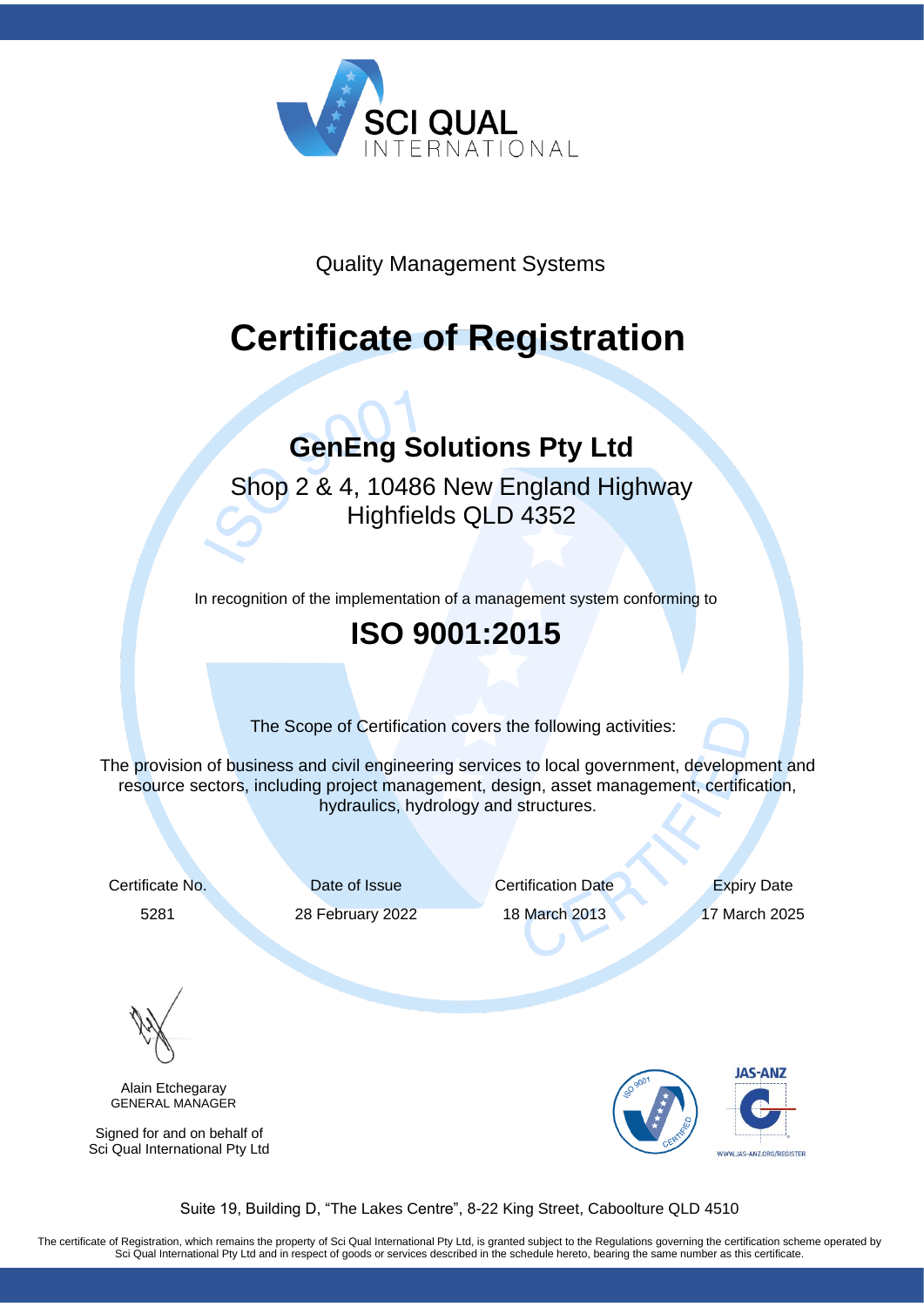

Safety Management Systems

# **Certificate of Registration**

# **GenEng Solutions Pty Ltd**

Shop 2 & 4, 10486 New England Highway Highfields QLD 4352

In recognition of the implementation of a management system conforming to

#### **ISO 45001:2018**

The Scope of Certification covers the following activities:

The provision of business and civil engineering services to local government, development and resource sectors, including project management, design, asset management, certification, hydraulics, hydrology and structures.

4564 28 February 2022 20 April 2015 19 April 2024

Certificate No. Date of Issue Certification Date Expiry Date

Alain Etchegaray GENERAL MANAGER

Signed for and on behalf of Sci Qual International Pty Ltd



Suite 19, Building D, "The Lakes Centre", 8-22 King Street, Caboolture QLD 4510